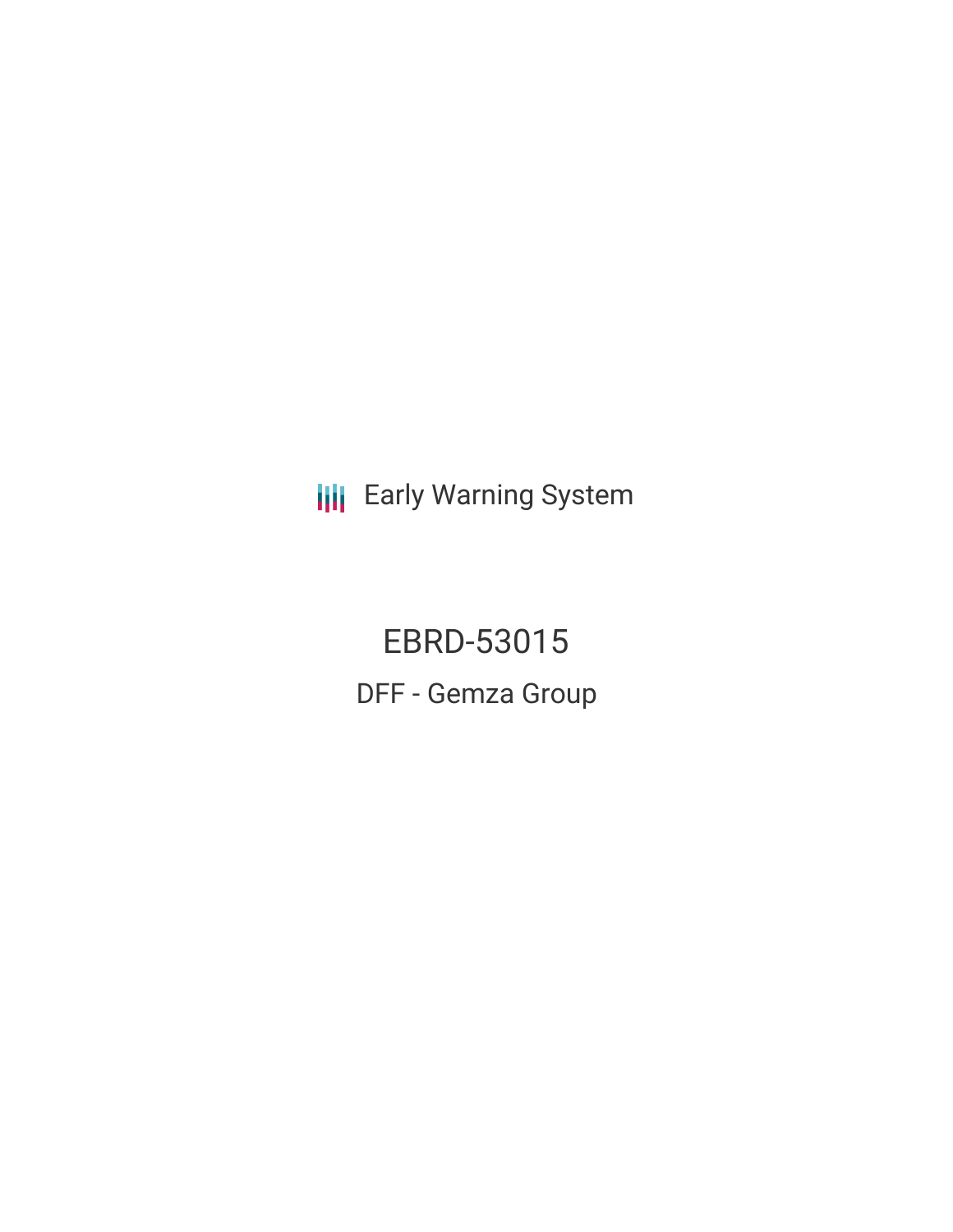

# **Quick Facts**

| <b>Countries</b>               | Azerbaijan                                              |
|--------------------------------|---------------------------------------------------------|
| <b>Financial Institutions</b>  | European Bank for Reconstruction and Development (EBRD) |
| <b>Status</b>                  | Active                                                  |
| <b>Bank Risk Rating</b>        | B                                                       |
| <b>Voting Date</b>             | 2021-11-09                                              |
| <b>Borrower</b>                | Gemza Group LLC                                         |
| <b>Sectors</b>                 | Industry and Trade                                      |
| <b>Investment Type(s)</b>      | Loan                                                    |
| <b>Investment Amount (USD)</b> | \$9.28 million                                          |
| <b>Project Cost (USD)</b>      | \$9.28 million                                          |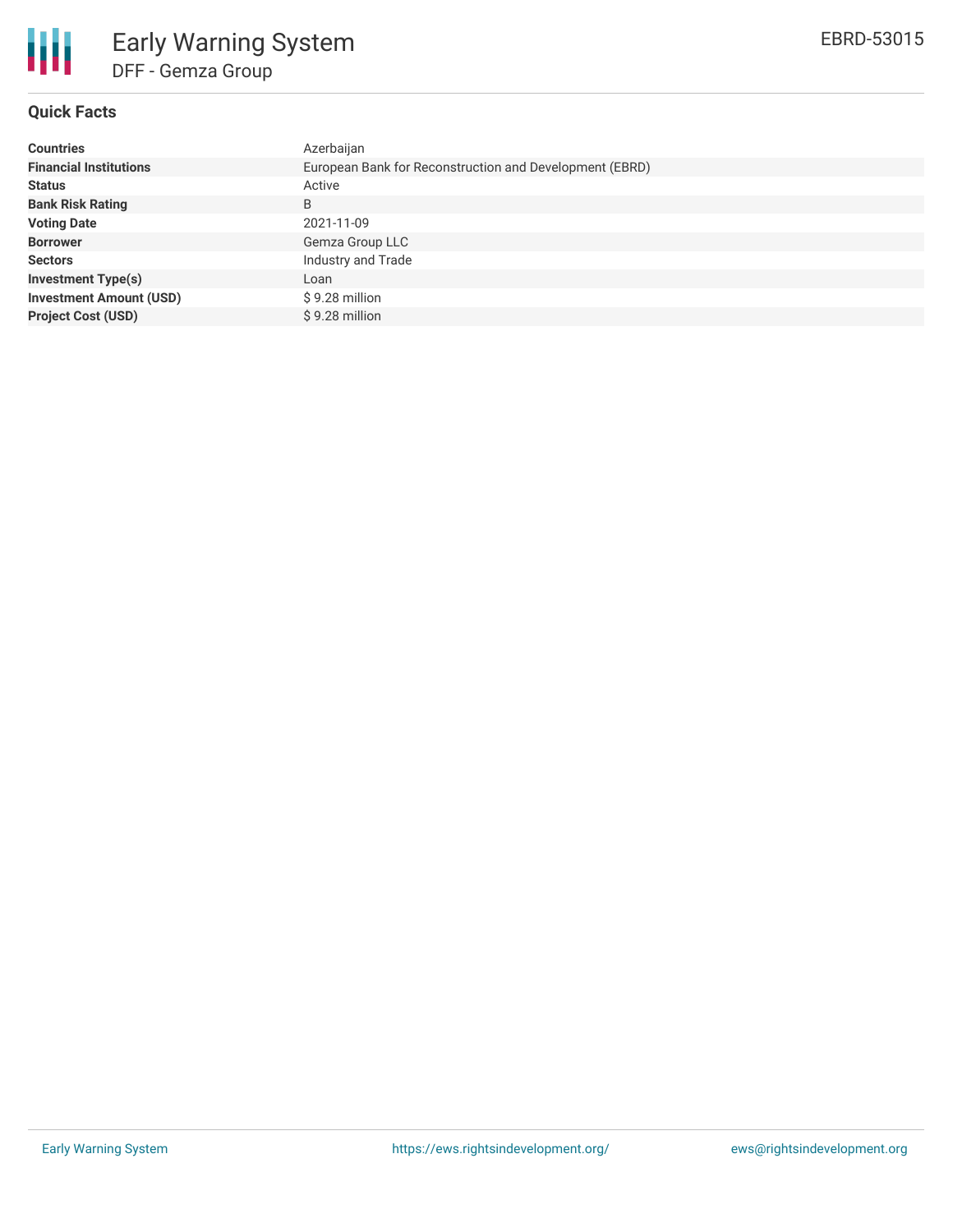

# **Project Description**

According to the Bank's website, the project provides funding to Gemza Group to finance the expansion of local production capacity, manufacturing more complex spare parts, and widening the range of maintenance, repair & overhaul services.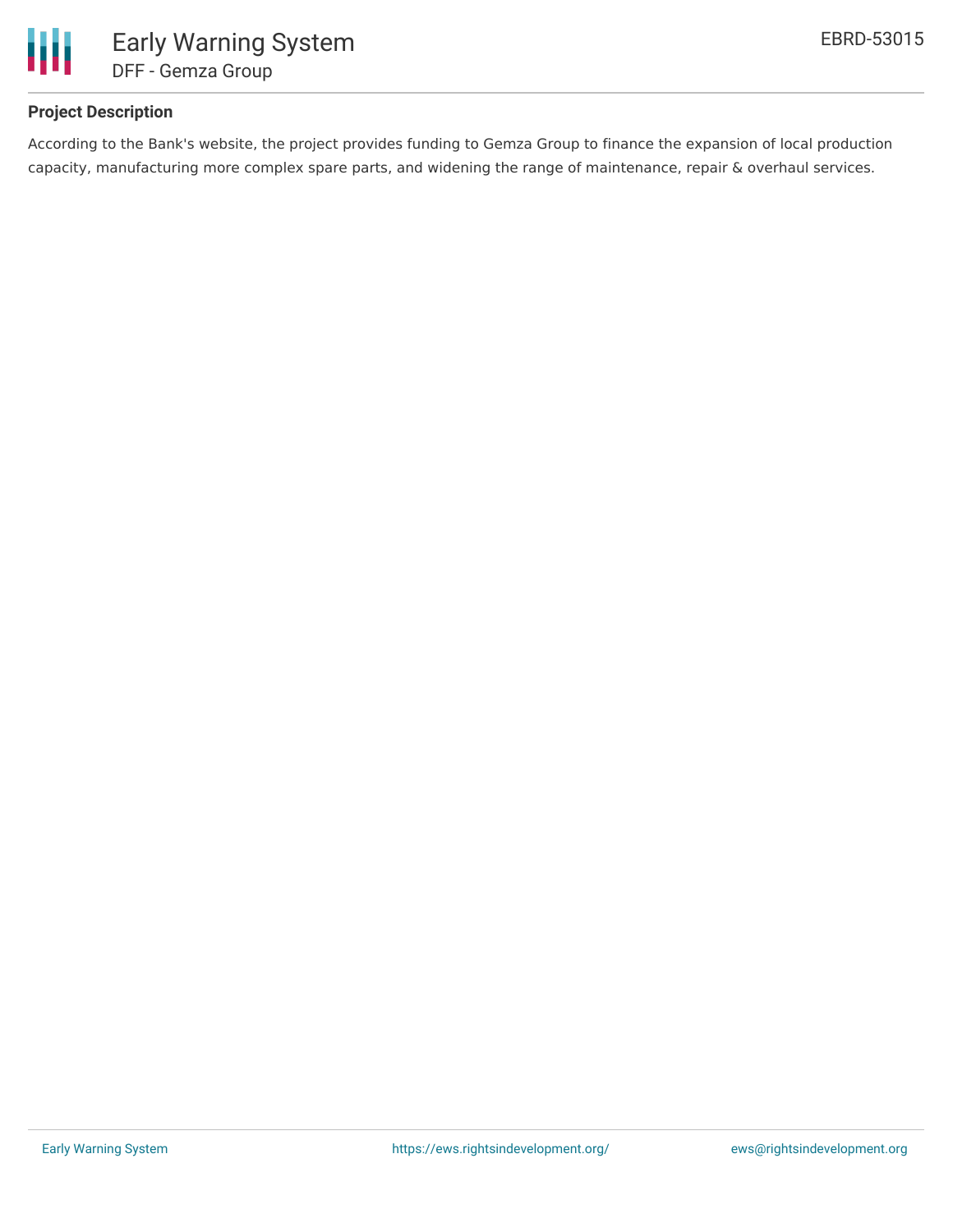

### **Investment Description**

European Bank for Reconstruction and Development (EBRD)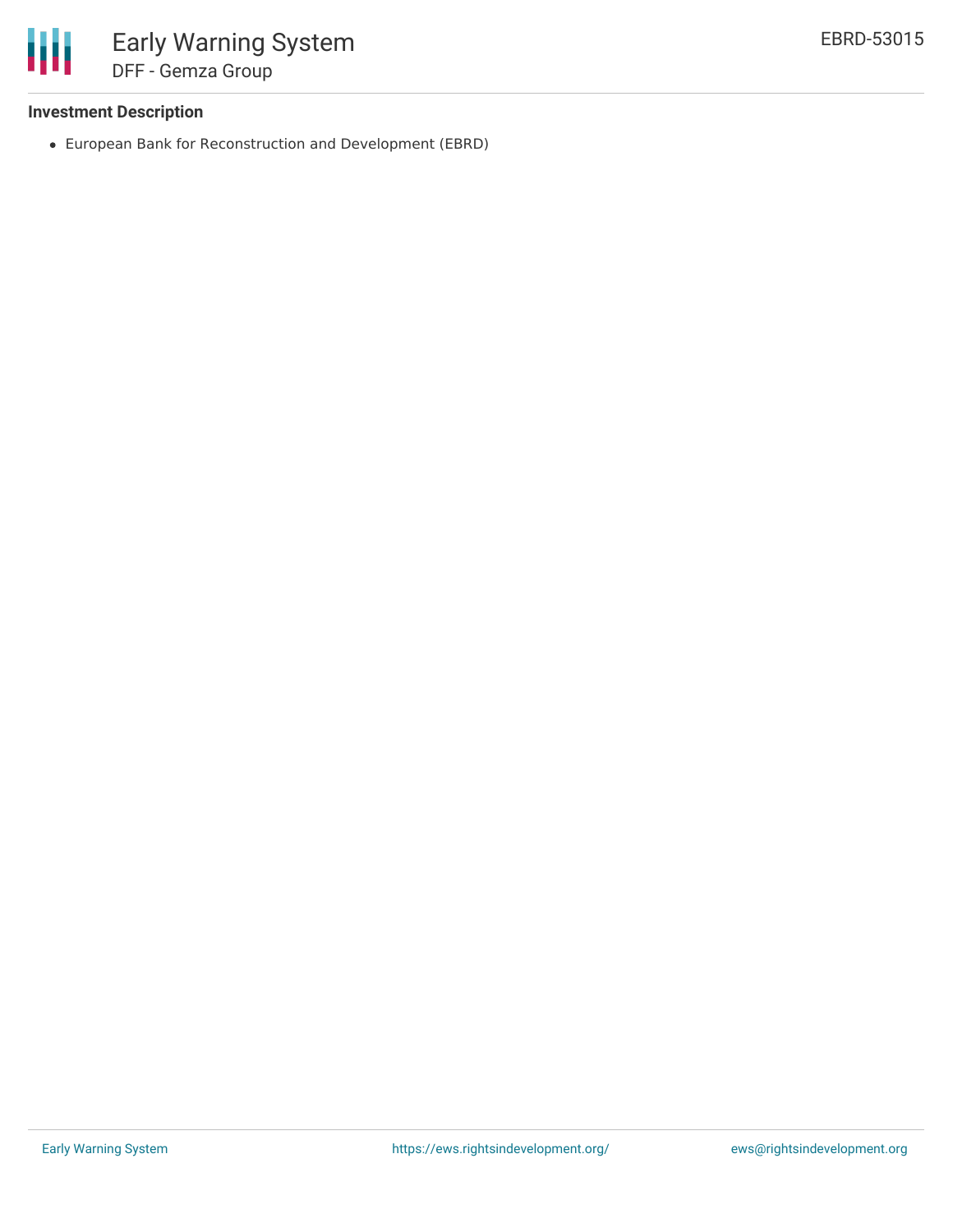

# **Private Actors Description**

Gemza Group LLC, together with its sister companies, supplies rotating equipment, manufactures spare parts and provides repair, maintenance and overhaul services for the rotating equipment (pumps and valves), in Azerbaijan, CIS Region, UAE and Turkey.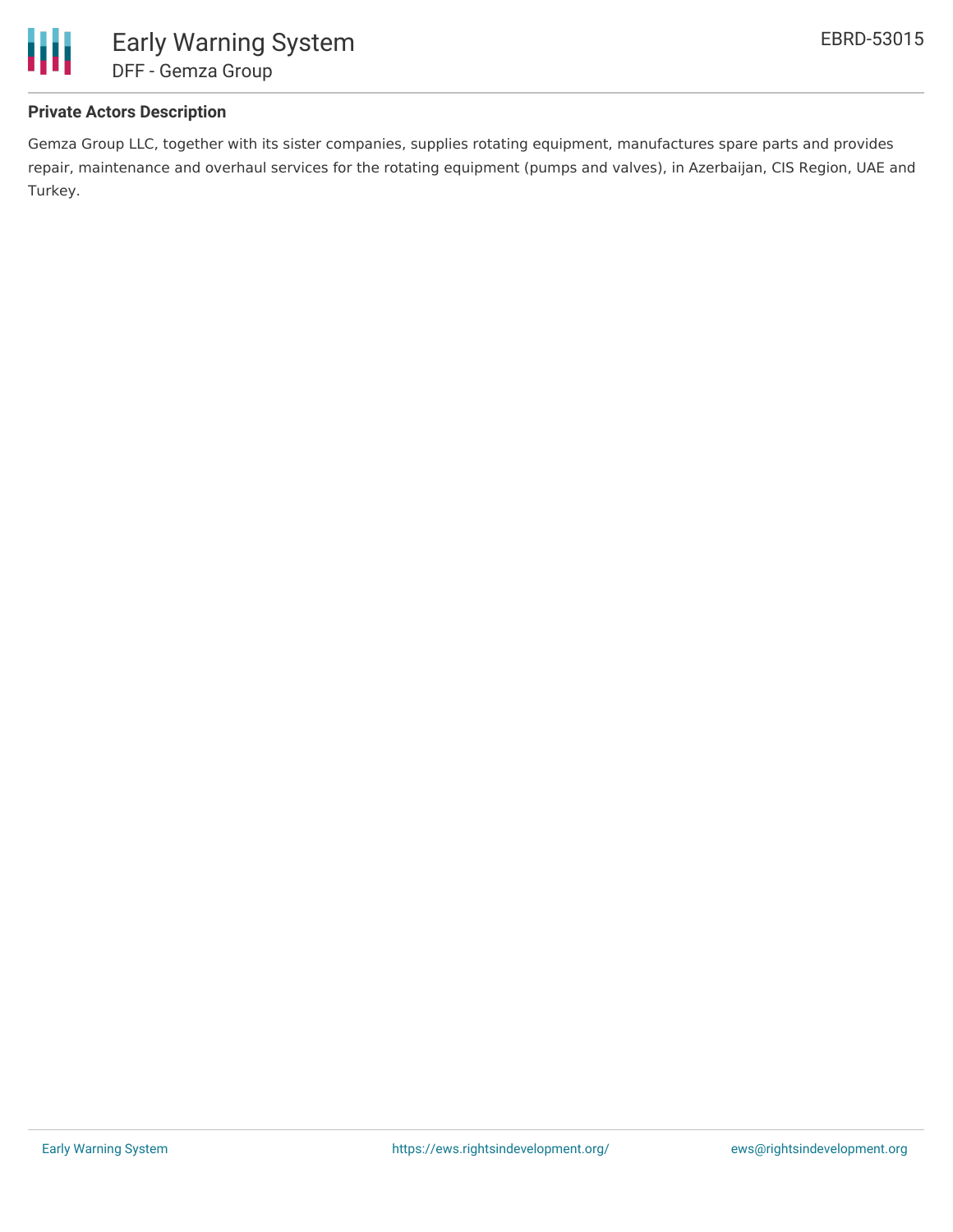

| <b>Private Actor 1</b>   | <b>Private Actor</b><br>1 Role | <b>Private Actor</b><br>1 Sector | <b>Relation</b>          | <b>Private Actor 2</b> | <b>Private Actor</b><br>2 Role | <b>Private Actor</b><br>2 Sector |  |
|--------------------------|--------------------------------|----------------------------------|--------------------------|------------------------|--------------------------------|----------------------------------|--|
| $\overline{\phantom{a}}$ | $\overline{\phantom{0}}$       | $\overline{\phantom{0}}$         | $\overline{\phantom{0}}$ | Gemza Group LLC        | Client                         | Industry and Trade               |  |